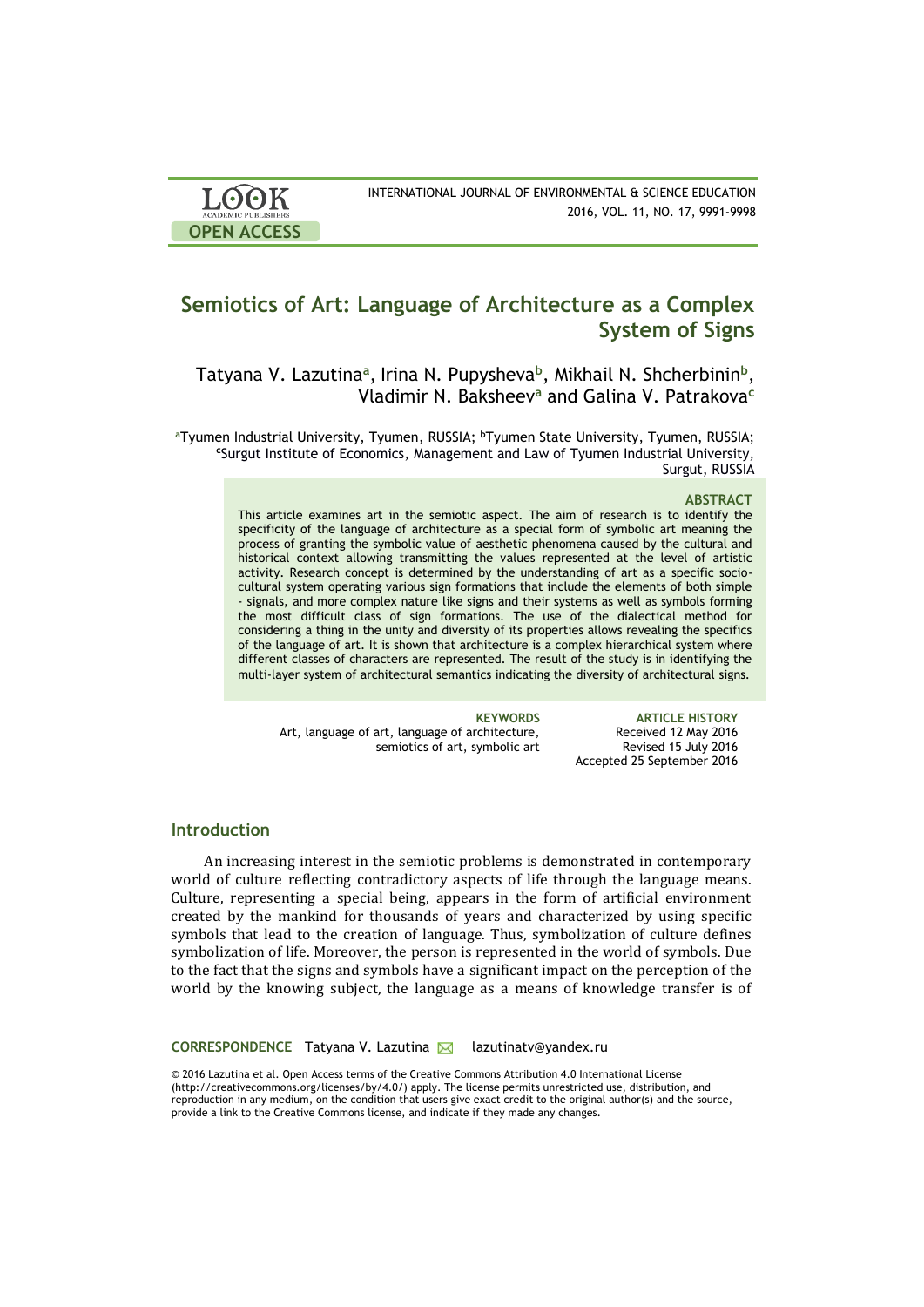particular interest for the philosophical epistemology (Chistyakova, 2005; Chistyakova, 2010). Furthermore, the language, in view of its complex organization is in the center of interest for the complex of disciplines (it is studied by linguistics, logics, rhetoric and other disciplines), each of which prefers to explore its own language dimension; in particular, semiotics has been studying the sign representation of the language of culture. The urgency of turning to the study of questions dealing with the nature of art brings to life the needs of the society in updating the world of existing values.

Architecture as a sign system begins to be treated by analogy with the language system. Ferdinand de Saussure (1997) is one of the first ones to show the parallel between the city and the language system. In pursuit of analogy, the syntactic, morphological, pragmatic and sign structure is formed. The debates about dialects, idiolects and even architectural speech sociolects are hold. The question of "language barriers" in comprehension is raised and actualised on a larger scale in modern architecture. Structuralist dimensions of language are applied to the allocation of syntagmatic and paradigmatic sense levels. The historical and cultural significance is certainly important, it is, by the way, the basis for conferring an architectural monument status to the building, but it is no less important how architectural work determines people`s behavior. Behavioral model of architectural semiotics and E. Hall`s (1966) proxemiotics develop on its basis studying the patterns of perception and awareness of social space as well as of human behavior in this space. Semantics of proxematic sign, unlike the semantics provided by the behavioral model, is poorly studied. It is possible to permit the allocation of distant semantics defining comfortable and uncomfortable space exploration.

Analogy with the language functions leads to the formation of the functional model (Jakobson, 1958). In general, the use of the linguistic semiotic tools for architecture (Herman, 1982) caused extensive discussion among art theorists, practicing architects and even linguists. U. Eco (1980), who singled out seme, sign and figure in the architectural sign, also participated in it. Postmodernist discourse reveals an extremely wide communicative potential in architecture (Eisenman, 2003; Wigley, 1995) and opens the possibility for quotation, allusion, reminiscences. A particular interest of contemporary domestic science of culture is aimed at identifying the ontological foundations of art, which is a special information system containing a developed structure of images. The view that artistic activity aims to create a system of images by means of specific tools fixing the idea of the work of art is recognized in Russian art criticism (Berger, 1997; Kim, 2008; Lotman, 2010; Shcherbinin 2005; Chistyakova & Bogomyakov, 2014; Torshilova, 1985).

Modern science of art is forming a view on its symbolic nature. Thus, O.A. Ovsyannikova (2016), treating art as a specific cultural reality, notes that art allows to perceive and understand the multifaceted experience of human relations, embodied in various genres of art through a figurative system. Art and its language form the study object for the Russian semiotics of art, which has developed the understanding of the sign nature of the musical language and design language (Lazutina & Lazutin, 2015a). In particular, design language is seen as a multifunctional phenomenon that affects the formation of the art view of the world with the complex of specially selected means of expression (visualisation) (Lazutin & Lazutina, 2016). In the domestic cultural thought architecture is understood as a social and cultural phenomenon transmitting aesthetic values through various sign systems, reflecting the style of thinking characteristic for a particular historical epoch. Therefore, it is stated that the language of architecture has a special cultural value and represents an exceptional artificial language, incorporating sign systems of different kinds of art in its structure (Lazutin & Lazutina, 2016). M.N. Shcherbinin (2005), identifying the features of art in the genesis of meaning making,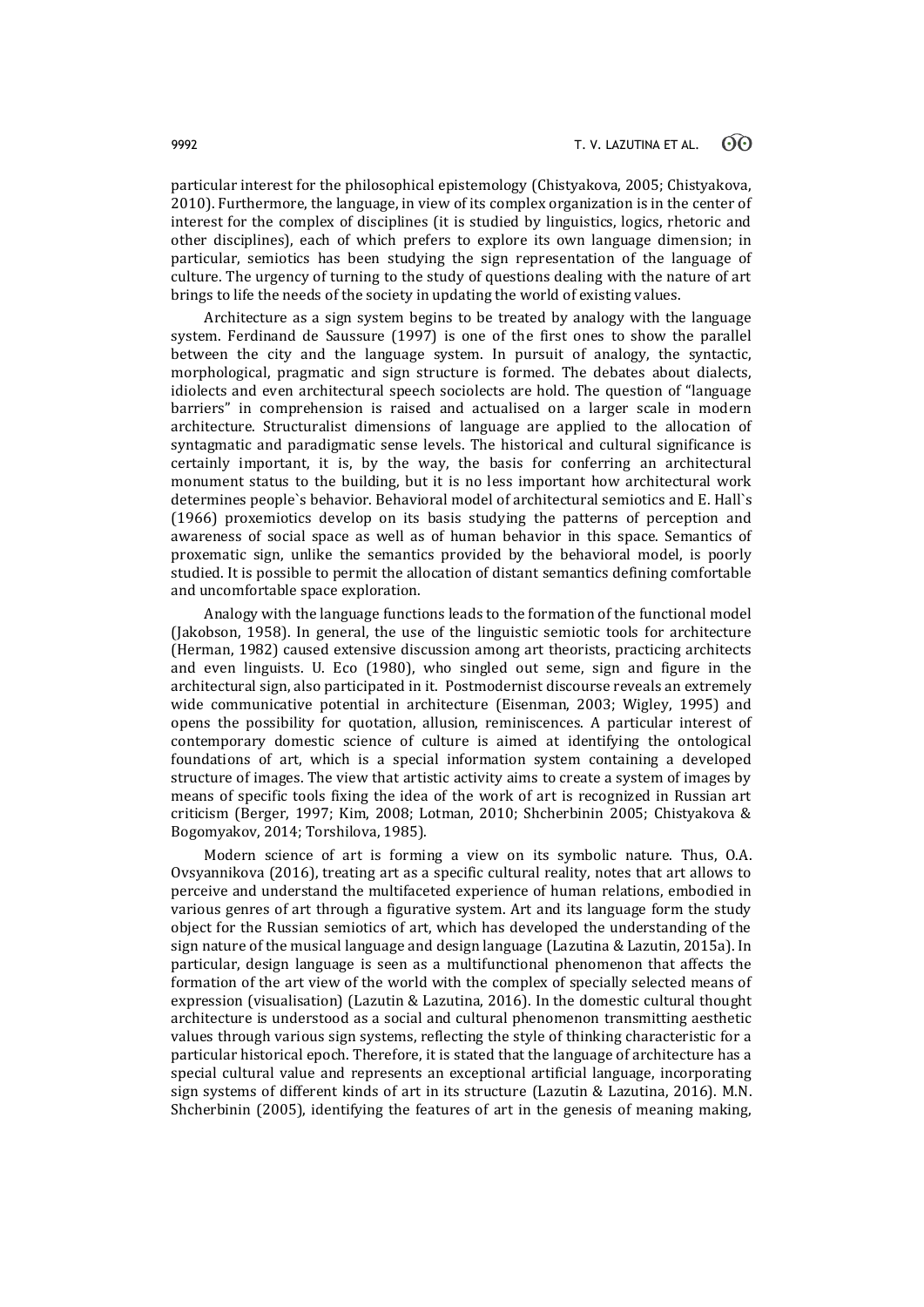#### $\odot$ INTERNATIONAL JOURNAL OF ENVIRONMENTAL & SCIENCE EDUCATION 9993

notes that the images and symbols of architectural creativity play a key role in the history of art, man`s intellectual genesis, and architecture itself serves as "the most robust and reliable keeper of social memory" (Shcherbinin, 2005).

## **Methods**

The study of language issues of architecture as a social and cultural phenomenon is at the core of this work. Appeal to the identification of the semantic nature of the language of architecture

leads to the analysis of the functions performed by this type of art in the life of the individual and society as a whole. Research concept is determined by the interpretation of the language of art as a special form of symbolic art, i.e. the process of granting symbolic value to the aesthetic phenomena influenced by the cultural and historical context, transmitting the world of values represented at the level of artistic activity. The language of architecture is a form of the language of art.

Research methodology is based on the use of semiotic approach in relation to the language of art. It seems rather promising in contemporary science of art despite the fact that the problem of symbolic culture was previously investigated in the philosophical works of ancient, medieval, modern European and contemporary authors, but today there are still unsolved questions, in particular, understanding the nature of the language of art and language of architecture as its specific type in the light of sense creation.

### **Results**

This study is focused on the study of the formation and functioning of sign systems in the field of artistic creation. While investigating the nature of artistic activity it was found out that art has a special language. The analysis of onto-epistemological foundations of the language of art led to the understanding of symbolism as a basic principle of artistic creation that entailed an in-depth study of symbol creation in the language of art. In connection with it, the study of the specificity of the sign, sign systems and symbolic formations operating in the art, seems timely. A particular interest of this work is in the search for the semantic specificity of the language of architecture.

Art is seen as part of the modern Russian science from the position of information approach allowing to interpret the artistic image as the text, some message, endowed with multifarious meanings. Thus, it turns out that communication is carried out through the language of art. It becomes possible due to specially selected range of artistic means of expression allowing people, using the forms coded by a specific language, orientating in physical and cultural environment, as well as consolidating the systems of ideas and values created by the society (Lagodina, 2002).

The concept of symbolic art has its own history. The genesis of language means of art persuasion in the presence of basic formula in the creation of works of art in general, and architecture, in particular, that is associated with the idea of beauty synthesis, good and necessity, being realized through the history of culture, which reflects the struggle of new and innovative techniques. But despite the variety of genres and styles of art, adherence to the principle of symbolism remains unshakeable in the artistic creation. In other words, the content of the signs created by the artist is cumulative, since the elements of the new knowledge relate to the previously accumulated information. It can be argued that the symbols are constructed in a particular historical period and depend on its characteristics (traditions, such as the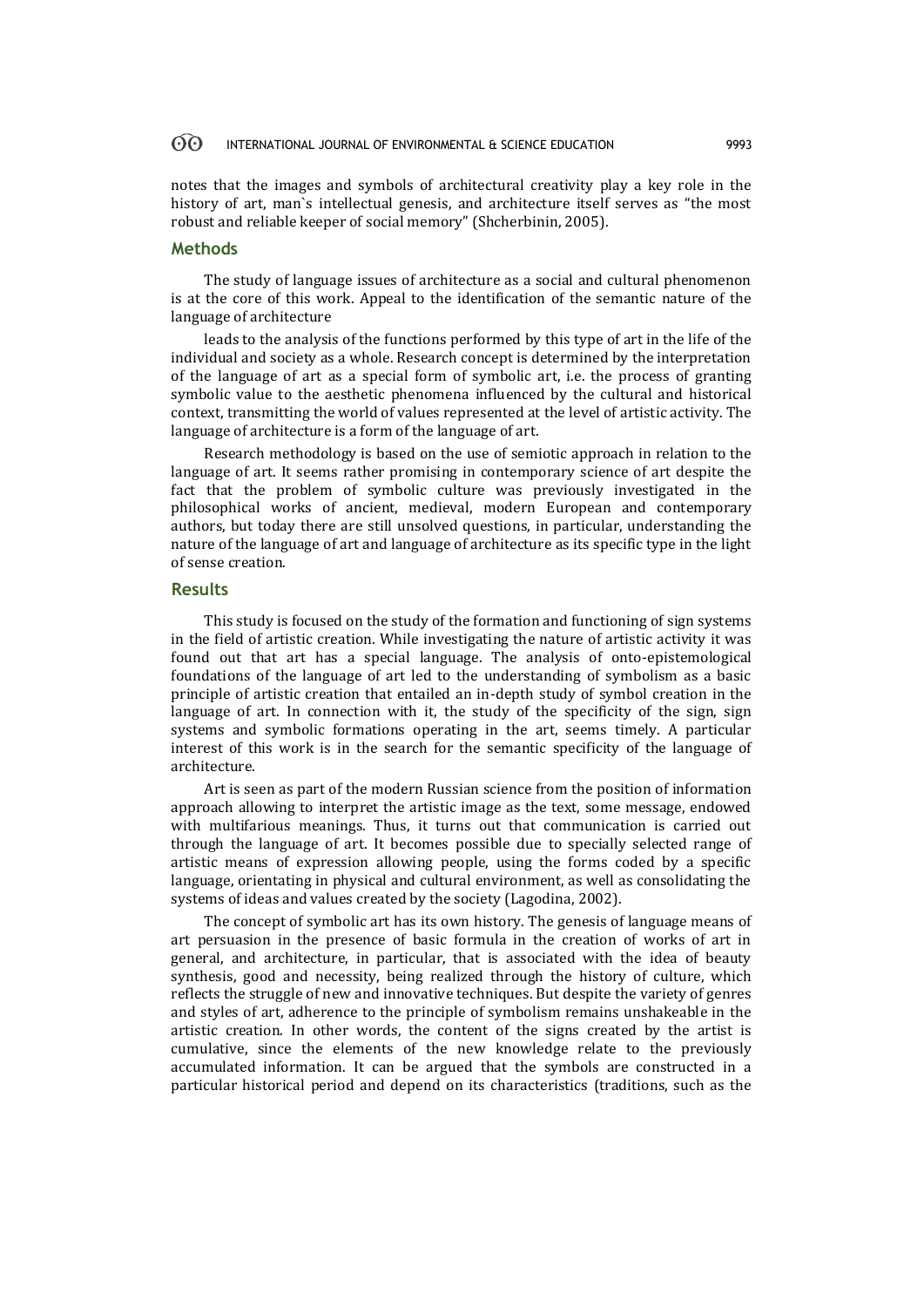ruling ideology, etc.), but at the same time they are also spreading in different historical periods of time, functioning in the same capacity (symbol).

In this paper, a symbol is referred to a sign that has a figurative meaning (second), characterized by the universal significance.

The process of symbolization in art is based on the adherence to the canonical, which is manifested in the use of special artistic techniques, forms, aimed at preserving traditions, and it is also based on the modernization, adding a special dynamism to the artistic image. Thus, a balance of tradition and modernization is created in the art and reflected at various degrees in the works of different historical eras. It should be noted that the transfer of knowledge on the stylistic preferences of the author of the art piece, the specifics of his methods of work with the material, etc. are particularly necessary in the formation of professional culture of the future art figures. Hence, for example, modern architectural education includes knowledge of the history formation of architectural schools, trends and directions, so "interweaving new methods and techniques into the process of training of architects has a great conceptual significance for the disclosure of the creative potential of the future expert" (Prohorov, 2012).

### **Discussions**

As a language system, architecture is included into genre, stylistic, plot-arranging dimension. In its decorative (in the terminology of A. F. Losev) symbolism one may detect the traits of national character (Russian log huts, related to the concepts of quiet family happiness; Colosseum, reminding Roman greatness and acting as a symbol of governmental power; archaeological sites in India reveal the elements of architectural buildings, spotted with the symbolism of fruiting and propagation of plants relating to the cult of trees and attitude to motherhood in the harappa culture), the spirit of the era (for example, medieval architecture significantly differs from the Renaissance one that allows making conclusions on the historicity of the architectural language) , mindsets of entire cultures (it is not accidental that postmodernists diagnosed modernist rational forms with depression).

Thus, to apply semiotic tools to architecture means to allow semantic content in in. Meaning invested into the construction is seen as primarily utilitarian, but a variety of forms, distinguishing the epochs, culture, cities, and even neighboring houses contains personal, social and general cultural idea of beauty. And the meaning of architectural work is harder than habitual for us literary, sculptural or artistic tandem "creatorrecipient".

Even G.V. Gegel (1971) remarked this feature: "The sculptor and artist conceive their work and fully implement it themselves" while the architect needs a "diversely branched craft activities". This leads to the extensive involvement of other people, already at the stage of designing the possibilities for interpreting the plan. In fairness, it is necessary to indicate the hypothetical possibility of modern architect, knowing the basics of using software simulation and 3D-press, to cope on his/her own.

But representing one epoch and culture, the architect and builders pass through their works similar cultural and historical meanings. The subject of such an architectural narrative was defined by Vitruvius already in the I century BC. Architectural images reveal the idea about useful, durable and beautiful. Each component in the sign system is represented with deep cultural and historical content. The semantic dimension of the architectural sign was traditionally built around functionality, formality and reliability. It is difficult to imagine an architectural work created only "for the sake of art." Architects have never built obviously useless objects. Dams were constructed where there were frequent floods, high walls protected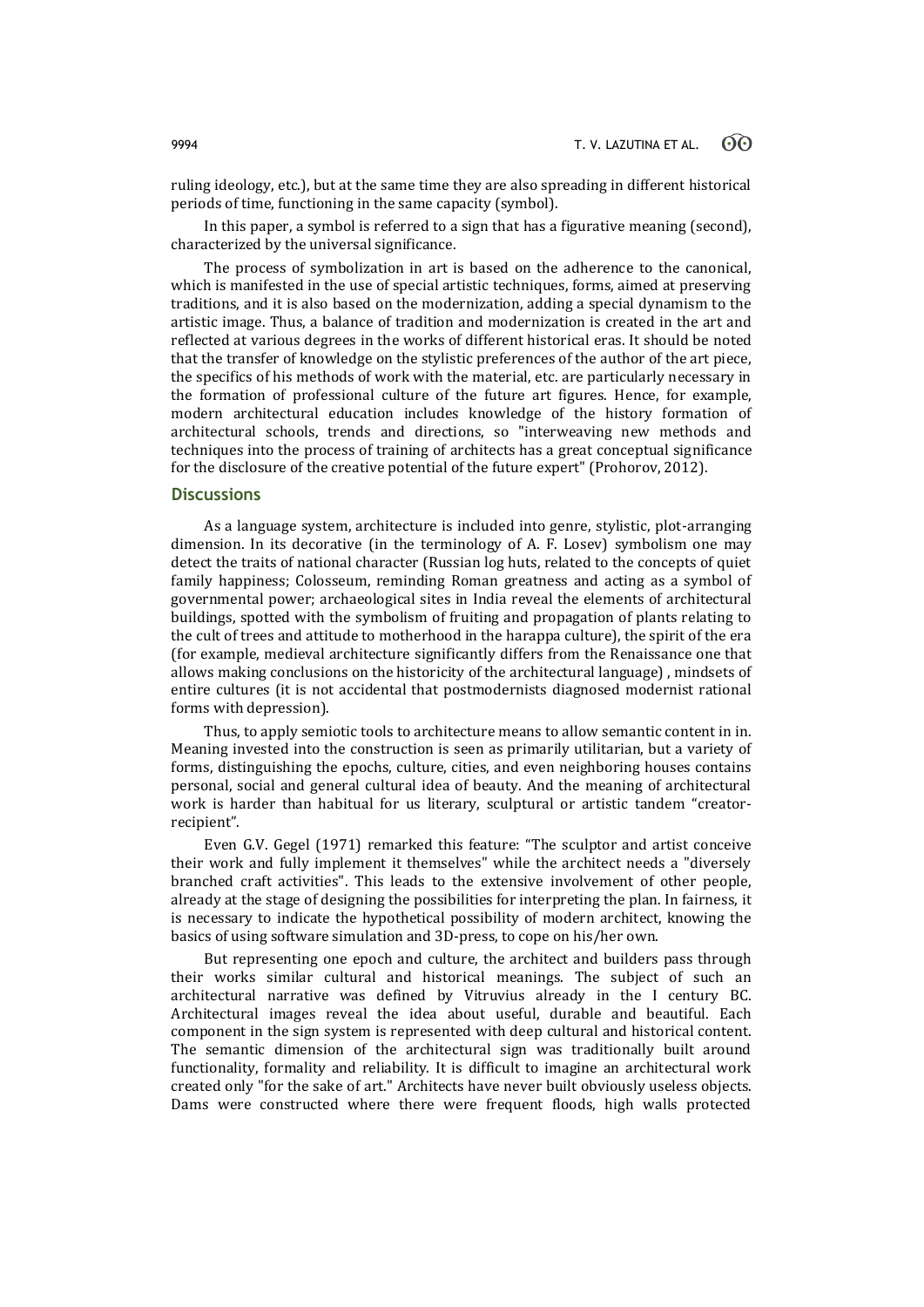#### 60 INTERNATIONAL JOURNAL OF ENVIRONMENTAL & SCIENCE EDUCATION 9995

disputed territories, temples were built when the prayer was the most important action in human life, and social clubs - when there was an urgent need to organize a secular leisure. This is the reason why rural clubs in Russian bear not only an ideological imprint of the Soviet past, but also reflect historical needs of the population (even today it is possible to find Lenin`s portraits, and red corners, and projectionist booth).

The concept of durability in architecture consists in the selection of material, compositional formation of structure, insulation technologies, steam and water proofing. Obeying fashion and paying tribute to the development of science, architects turned to a variety of materials (clay, stone, brick, wood, etc.), each year improving their understanding of durable, reliable and comfortable place.

Thus, architecture can be viewed as a system of signs that refer to the values: if Vitruvius points at the importance of durability, then comfort categorically includes durability, but it has subordinated it to convenience. And some modern architectural solutions often displace durability in favor of common idea of comfort.

The structure cannot be considered a work of art without beauty. Of course, the specificity of architectural utilitarianism perceives it primarily as comfort due to which the building becomes a House (animated and spiritualized). There is a stylistic diversity of ideas about comfort. Taking into account the ubiquity of historic religious buildings, a priority of anthropological content in architectural decisions can be added (assuming, of course, that a person is involved in the design). It should be noted that the consumer connects the genius of the architect with insight enabling the artist to learn the customer`s needs better (in the novel "The Fountainhead" by Ayn Rand, a character Rand being an architect feels hard in his creative development due to it).

Correlation of the art piece with the world of the artist, his individual style and talent actually has an aesthetic aspect, based on the creative outcome outside personal space boundaries into social. The architect is capable and responsible for the formal and spatial appearance of the quarter, city, country, and epoch. The look reflects social attitude of people that fill this space. The architect is responsible for the aesthetic connection between the function and form. Their harmony contains sublime and low, beautiful and ugly, profane and sacred. For example, a brilliant architectural solution served high vaulted ceilings in the medieval churches that provided angelic choir sound and emphasized herewith a sublime and sacred character of performing action.

An important semantic element encoded in the architectural sign is the relationship between man and nature. The structure can imitate nature which may be a consequence of the recognition of the vital force of plants (in the columns it is easy to see the trunks of trees, in the painting of architectural monuments, for example, belonging to ancient India it is easy to guess jungle vegetation). Urban culture sometimes seems pointedly artificial and even unnatural and over natural (how can be assessed the whole quarters of China's major cities, for example). Or one may encounter with the harmony of urbanism and nature, a good secretly recognized example is the Central Park in New York. In the history of architecture one can come across a large-scale attempt to subdue nature to human intentions. This is a so-called green or park architecture. Landscape arrangements, ornament, planned «green zone» (mandatory in modern building) are just telling us of the relationship between man and nature on the whole - of his accession, conquest, destruction and creation.

Modern architecture often finds a mismatch between the plan of expression and the plan of perception. A new solution is always a challenge to the public and a "wonder" that attracts tourists with its uniqueness. Postmodernists found a deep discursive potential in the architectural archetype, symbolism and contextuality. Thus, a modern architectural product offers its own rules of understanding. Perhaps, this is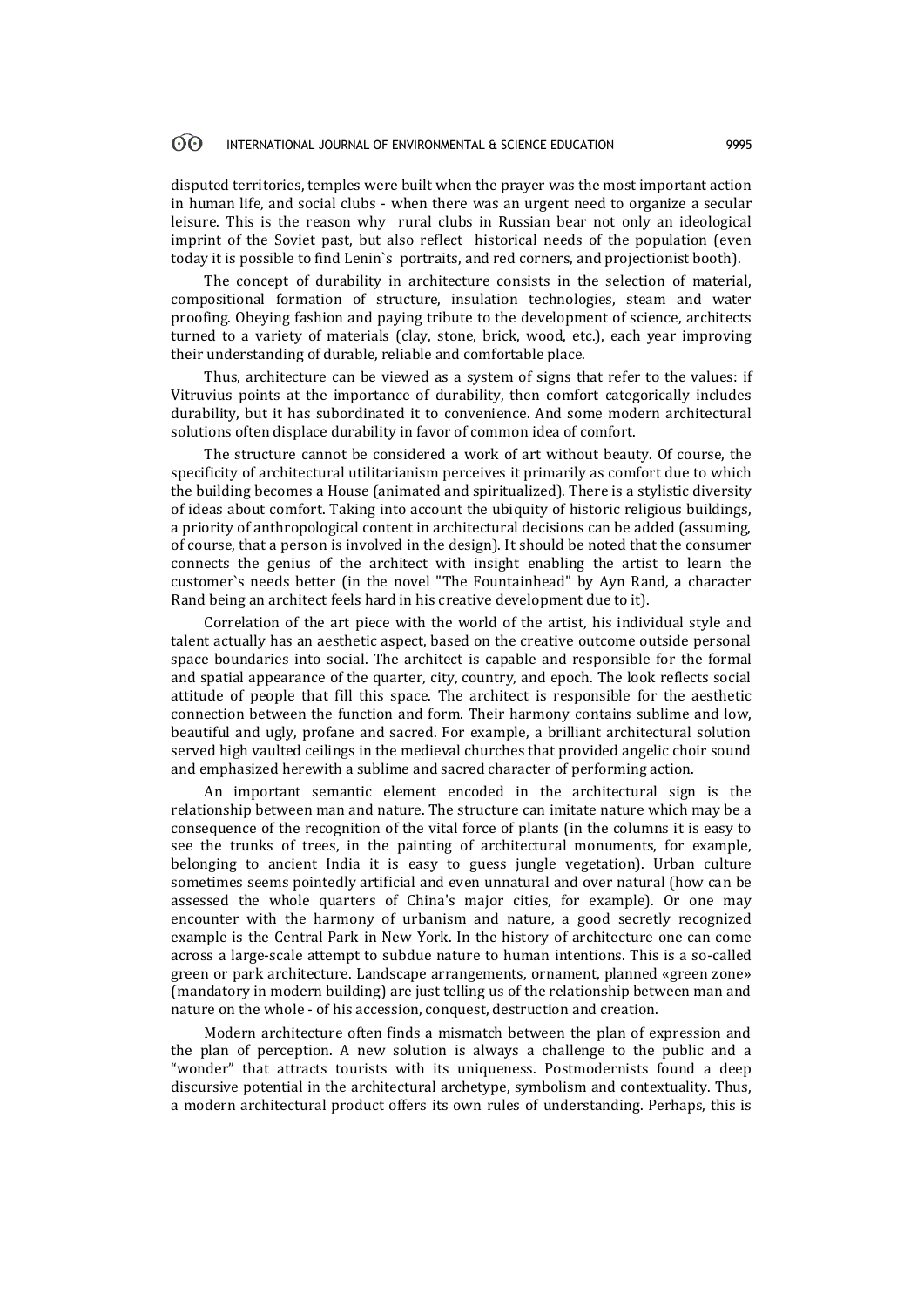the reason why modern buildings often seem tasteless and eclectic. The language of traditional architecture (which is, by the way, not taught at school) differentiated the

building on major and minor importance, public and personal (for example, height, massiveness, columned backups, wide window openings, preference of stone to wood (or vice versa). The change of perceptions about durability, wide possibilities of new construction materials and technologies, radically changed functionality of social institutions shakes the foundations of spatial perception.

"Dancing House" of the insurance company in Prague (Czech Republic), "Crooked House" in Sopot (Poland), the Branson museum (known as the House of Ripley) building in Liverpool, well-known as the "Turning place" attract tourists with the violation of the notions of durability, weight ratio and the volume of constructions. These structures refer the recipient not only to the Vitruvius`s usual triad, but also to the children's tale, literary or cartoon fantasy. Inverted pyramid and home, "inside out" houses destroy familiar ideas on functionality. Harmony and symmetry, geometric decorativeness are discarded with bold and bizarre constructions which shape resembles a mushroom, berry, drop, cake, hole, cone with ice cream and so on.

As contemporary art in general, architecture is interested in the form, breaking traditional canons and principles. Effect is at the forefront of design and architectural tasks. But the changed social reality and a new language are already correlating in the new harmony of form and function. In our opinion, these are fundamentally different relationships. The classical approach embedded art organization of the functional structure; non-classical - artistically arranges prevailing social space or even organizes a new one. Queer buildings become favorite places for flash mobs, wedding, friendship or family photo shoots, or tourist excursions. Aiming to create the effect, modern architecture has developed a system of signs by which it can talk about dreams, phobias, complexes, hobbies, art worlds, whims and fantasies (of the artist or the customer) that feeds the social myth-making. Therefore, the language expression plan of modern architecture is becoming richer and symbols turn deeper and more allusive. And it is symptomatic that the divergence of interpretations has become more ambitious.

# **Conclusion**

The language of art is a specific text, in the semantic field of which appears an extensive system of images, characterized by ambiguity. Aesthetic information in art is created and transmitted by the complex of expression means.

The language of art is a system cultural object. This is a hierarchical system filled with a variety of characters and their formations. Symbols that are the most difficult from the view of sign creation play a special role in the process of constructing the meaning in art; it allows them to transfer a large amount of semantic information.

Symbolic nature of art language is the most important epistemological problem of learning the mechanisms of forming the meanings and values in culture. A variety of symbols used in art in general and in architecture, in particular, can be typologized. It is possible to assume that the symbols of so-called "image" and "expression" function in art (Lazutina & Lazutin, 2015a).

Symbols (according to the reality reflection) can be "iconic" (symbols of imitation of qualities, properties, events and objects, symbols for encoding of external form, perspective, space, depth) and "expressive" (a complex of "psychological Symbols") (Lazutina & Lazutin, 2015a). The following symbols may be used in architecture: "rational and logical" (symbols of abstract phenomena, philosophical categories, geometric shapes: cross, square, dot, circle) and "emotional" symbols; "intelligible" and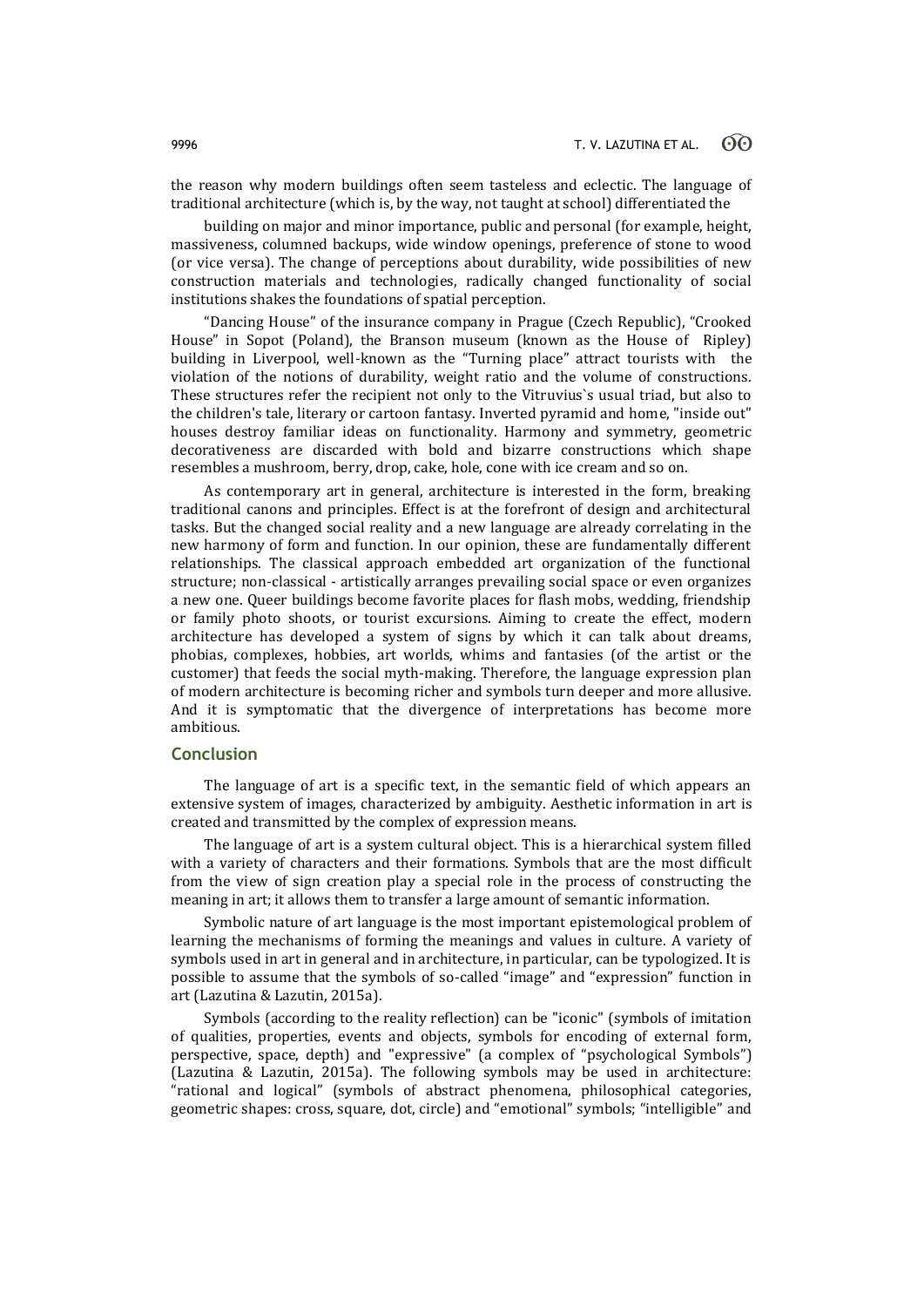#### $\odot$ INTERNATIONAL JOURNAL OF ENVIRONMENTAL & SCIENCE EDUCATION 9997

"sensible", "real" and "unreal" symbols (fantastic creatures) (Lazutina & Lazutin, 2015b).

Applying a typology of sign by Y.B. Borev (2005) to art, it is proposed to distinguish between the following types of symbols (taking as a basis of classification a character and purpose of the operation): symbols of belonging to culture; symbols of the epoch, directions, style; symbols of national specificity; symbols reception expectations; functional symbols and others (Lazutina & Lazutin, 2015b). Modern architecture offers a complicated symbolism which is based on the postmodern hint (Jencks, 1977; Hall, 1966; Herman, 1982). Already in the first half of the XX century A. Uittik (1960), adapting a functional model of R. Jakobson (1957), highlighted a meta architectural function which is perceived as a quotation or allusion in the modern city (above all) environment. Architects bravely try to organise social space, illustrating fairy tales; embodying artists` drawings (a "Crooked House" in Poland); build "places of memory" devoted to tragic events ("Dancing House" in Prague on the site of the bombing).

The triumph of science and technology is a commonly used expression plan of the architectural symbol (building-robot in Bangkok, airport-island in Japan), the greatness of engineering thought like in the destroyed Twin Towers, or the triumph of luxury in the queer Dubai hotels. Thus, the world of art is characterized by a variety of symbols and acts as a collection of material and spiritual values created by man. Architecture uses a rich "arsenal" of the sign formations; this is a symbolic world that functions both as simple (signals) and complex (signs, their complexes and symbols) sign formations.

### **Disclosure statement**

No potential conflict of interest was reported by the authors.

### **Notes on contributors**

**Tatyana V. Lazutina** is a Doctor of Philosophy, Associate Professor, Professor of the Department for Humanities at the Institute of management and business of Tyumen Industrial University, Tyumen, Russia.

**Irina N. Pupysheva**, PhD, Associate Professor of the Department of Philosophy at Tyumen Industrial University, Tyumen, Russia.

**Mikhail N. Shcherbinin** is a Doctor of Philosophy, Professor of the Department of Philosophy at Tyumen State University, Tyumen, Russia.

**Vladimir N. Baksheev** is a Doctor of Engineering, Professor of the Department of motor transport, construction and road cars at the Institute of Construction of Tyumen Industrial University, Tyumen, Russia.

**Galina V. Patrakova**, PhD, Director of Surgut Institute of Economics, Management and Law of Tyumen Industrial University, Surgut, Russia.

### **References**

Berger, L.G. (1997). *Epistomology of art.* Moscow: Russian world, 402 p.

Borev, Y.B. (2005). *Aesthetics.* Moscow: Russia-Oltmp, 511 p.

- Chistyakova, M.G. (2005). Constructive distructivness: anthropological function of modernist art. *Herald of Tyumen State University*. Social, economic and law research*, 2,* 26-29.
- Chistyakova, M.G. (2010). Anthropological contexts of contemporary art. Acute problems of modern science, N 14, 211-218.
- Chistyakova, M.G. & Bogomyakov, V.G. (2014). Public art in the context of identity*. Herald of Tyumen State University, 10,* 183-190.

Eco, U. (1980). Function and Sign: The semiotic of Architecture. *Signs, Symbols and Architecture, 27,* 356-367.